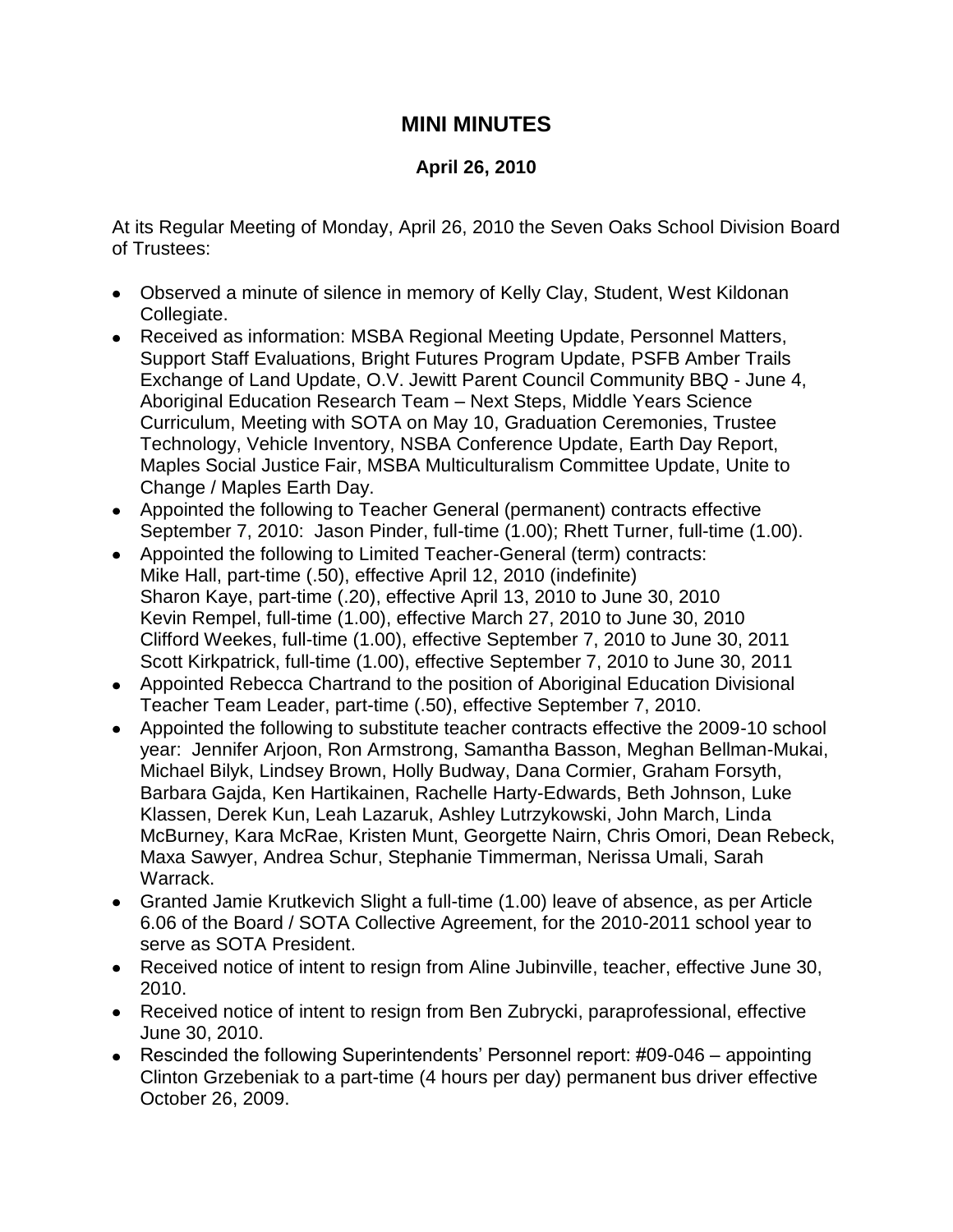- Approved that Borrowing By-Law No. 2-2010 for the purpose of borrowing the sum of \$452,000.00 and issuing a debenture therefore, for the purpose of the New High School - Riverbend Replacement School (West Kildonan Collegiate) be given second reading and Approved that Borrowing By-Law No. 2-2010 for the purpose of borrowing the sum of \$452,000.00 and issuing a debenture therefore, for the purpose of the New High School - Riverbend Replacement School (West Kildonan Collegiate) be given third and final reading, be signed and sealed.
- Approved that the Board direct the Secretary-Treasurer to respond to S.O.T.A.'s request to re-open negotiations.
- Approved for payment:
	- $\circ$  7½% Statutory Holdback in the amount of \$25,000.00 plus accrued interest in relation to the Seven Oaks Middle School Ventilation System Upgrade be paid to East Side Ventilation from the Seven Oaks School Division / East Side 411 SOMS Ventilation account, subject to the approval of the Board's solicitor.
	- o GST on the Release of Holdback for Seven Oaks Middle School Ventilation System Upgrade in the amount of \$2,678.57 be paid to East Side Ventilation.
	- o Certificate of Payment No. 16 and Holdback Payment Certificate No. 17 for Renovations at Edmund Partridge Community School in the amount of \$49,794.27 be paid to Westland Construction.
	- $\circ$  Certificate of Payment No. 17 for the Garden City Collegiate Link & Renovations project in the amount of \$87,161.61 be paid to Westland Construction.
	- o 7-1/2% Statutory Holdback on Certificate of Payment No.17 for the Garden City Collegiate Link & Renovations project in the amount of \$6,730.63 be paid to the SOSD / Westland Construction account.
- Approved that the Board rescind the April 5, 2010 Motion No. 10-128 that the Facilities Rental Application submitted by the WKCI 25 Year High School Reunion Committee for use of the gym at West Kildonan Collegiate from 6:00 p.m. Saturday, July 31, 2010 to 1:00 a.m. Sunday, August 1, 2010.
- Received conference reports:
	- o Jennifer Greening, James Nisbet; Joanna Montanaro, Victory; Kim Greening West St. Paul, Teachers: Florida Educators Technology Conference, January 12 to 15, 2010 - Orlando, Florida.
	- o Lauren Henry, Teacher, É.S.O.M.S.: Learning Through the Arts, January 29 to 31, 2010 - Royal Conservatory.
	- o Pat Fulcher, Jane Nicholls, Cathy Ratuski, Kristjanna Oleson, Murray Otter Riverbend School: ASCD Annual Conference, March 5 to 8, 2010 - San Antonio, Texas.
	- o Dana Collette, Teacher, Elwick Community School: The Literacy Promise Conference: Opening Doors for Adolescent Learners, February 17 to 20, 2010 - Salt Lake City, Utah.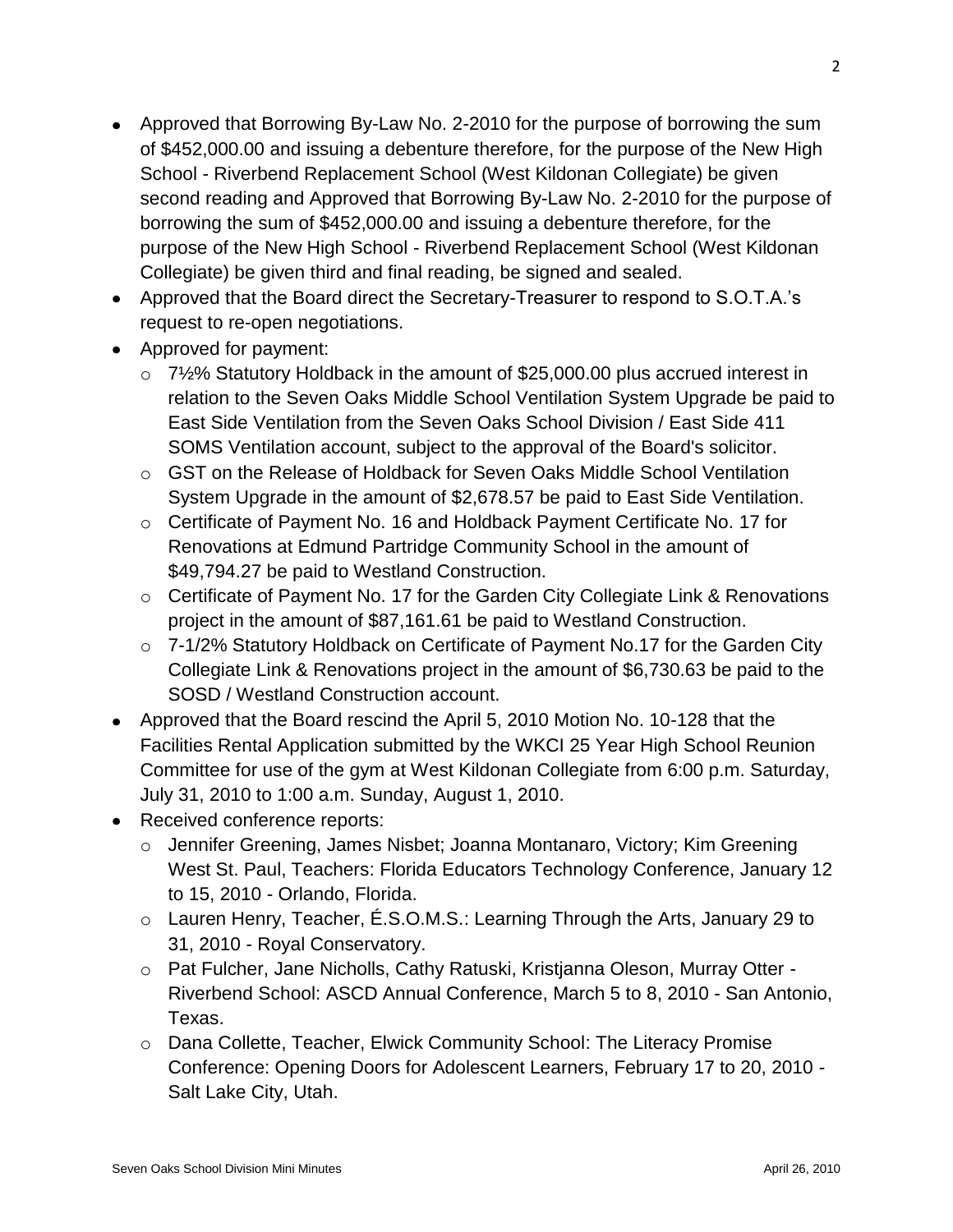- o Valerie Williamson, Teacher, Maples Collegiate: Naren Annual Conference 2010: National At-Risk Education Network, February 16 to 19, 2010 - Panama City Beach, Florida.
- o Tammy Harder, Teacher, A.E. Wright Community School: Learning and the Brain, Using Brain Research to Increase Student IQ and Achievement, February 18 to 20, 2010 - San Francisco, California.
- o Brian Boychuk, Teacher, Forest Park School: Florida Educators Technology Conference, January 13 to 15, 2010 - Orlando, Florida.
- Received a report from Unite to Change Teacher Research Team: Education for Sustainable Development Research Project – Final Report.
- Correspondence received from:
	- o Lord Selkirk School Division News Release: Superintendent and Assistant Superintendent appointments.
	- o R. John Weselake, Deputy Executive Director, Public Schools Finance Board: Rescind March 18, 2009 Motions to Relocate Portables.
	- o Rick Dedi, Executive Director, Public Schools Finance Board: Approval for three unlinked portable classrooms at James Nisbet Community School.
	- o Rick Dedi, Executive Director, Public Schools Finance Board: Approval for four unlinked portable classrooms at École Riverbend Community School.
	- o Rick Dedi, Executive Director, Public Schools Finance Board: Approval for two unlinked portable classrooms at Arthur E. Wright Community School.
	- o Rick Dedi, Executive Director, Public Schools Finance Board: Approval of additional support for Garden City Collegiate Structural Roof Replacement Phase II.
	- o Delia Dela Cruz, Marketing Programs, Manitoba Hydro Power Smart: Commercial Building Envelope Program BE 4361 (installation of energy efficient windows at Garden City Collegiate).
	- o MSBA: e-bulletins: April 7 and April 21, 2010.
	- o Kris Vigfusson, Board Chair, Lakeshore School Division: Retroactive Increase in Access Copyright.
	- o MSBA Annual Convention: Record of Proceedings.
	- o Andrea Miln, Healthy Schools Consultant: Fifteen Seven Oaks Schools participating in Healthy Schools Spring 2010 Health Eating Campaign.
	- o M.D. Stasiuk, Partner, KPMG LLP: Auditor's Report on the Seven Oaks School Divisions' Schedule of Compensation for the year ended December 31, 2009.
	- o Manitoba News Release March 26, 2010: Province Overhauls Pension Benefits Act.
	- o Manitoba News Release April 8, 2010: Budget 2010 Enhances Supports for Post-Secondary Students.